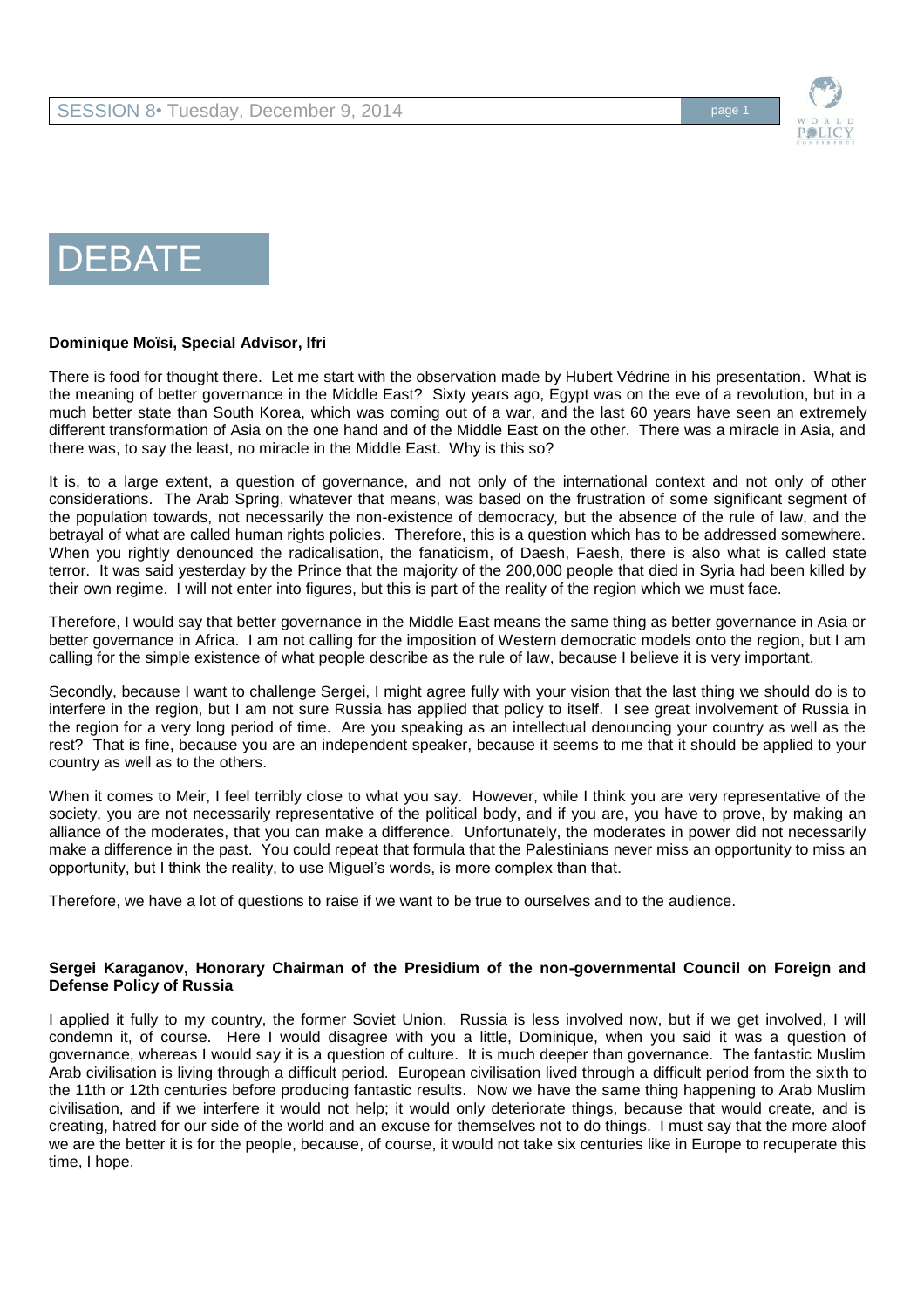

#### **Meir Sheetrit, Member of the Knesset; former Minister of Internal Affairs of Israel**

I would like to answer your question. Firstly, we have been very close to agreement in the past, which is why I said it was a missed opportunity. When Olmert was Prime Minister I was a member of his cabinet, and he signed an agreement with Abu Mazen in his home, and Abu Mazen asked for a few days more on an agreement which he accepted, and which suggested almost everything it was possible to suggest - 95% of the West Bank, something like a 4% swap, all of the Gaza Strip, East Jerusalem - and he refused.

Therefore, we have a problem as Israelis, because usually when there is a clash between rational people and people who do not think rationally, you always speak to the rational people, not to the irrational ones. Nobody is trying to speak to Daesh today, and as a matter of fact I am sorry to say that I do not understand the world. Daesh is a group of perhaps 15,000 to 17,000 people, and the world was not really serious about taking care of it. Syria did not touch them at all, and in one or a few attacks they killed all their sources of revenue, taking oil from Syria and selling 50% to different countries. It is crazy to leave such an organisation as a threat to put fear in people's hearts. They are not that big, but the world is very hesitant to interfere.

Yes, you should interfere. There are places where you cannot stand aside and say you are doing nothing. I think the world should interfere. Thierry de Montbrial said yesterday that he wanted some provocative questions to be asked, so I have one. I think we should break the ice. We have peace with Egypt, and, thank God, we have had that peace since 1979, and no soldiers were killed on either side on the borders. We have peace with Jordan, and we live with them very nicely. I expect and I wish that we can make peace with Saudi Arabia, because if it were to sign a peace with Israel it would be a huge sign that they could be a big ally behind us who could call together all the Arab states and move the process forward. Nobody has any doubt that the solution would be establishing a Palestinian state sideby-side with Israel.

Yesterday, Prince Turki said, and I believe he was right with all my heart, that with the Jewish mind and Arab money we can change the world. It is true. When you think about the fact that today in the Middle East weapons sales amount to something like USD 200 billion every year, think what we could do with that money to benefit people in terms of food, health, housing in different places. Israel has a very good economy, we have a strong army, we are not afraid and would never ask anybody to fight for us, but we would like to live peacefully. 75% of the Israeli people, and 75% of the Palestinian people, support people and support two states, according to polls carried out in Israel, but the problem is not the people; the problem is leadership, and I am sorry to say that the leadership is still not making decisions.

What I am doing with my life is to push ahead this idea all the time, that there will be a government which will make a decision. I believe, with my friend Mr Moratinos, that it does not matter if you negotiate or not. Arafat used to say it all the time - I met with him many times, and he always used to say that if there is a will there is a way. Suppose Abu Mazen said in the UN that he wanted the 1967 borders with a swap and a capital in East Jerusalem, and suppose Netanyahu stood up and said he accepted, and wanted to discuss the borders. Who cares? Do you really think that any Palestinian cares where the border will pass, or whether any Israeli really cares where the border will pass? We would like to be boring states, with no news, nothing. You are right that everybody is tired of us; even we are tired of ourselves, Jews and Palestinians. We would really like to live in peace.

Every family in Israel, I am sorry to say, lost a child in wars since Israel was established, and we would really like to live like everybody else in the world, without worrying what is going to happen tomorrow. Today we are always living in stress, while we have, among other things, Iran. We cannot allow a situation where Iran has a nuclear weapon, and the Americans should not allow it, not because of Israel; if they allow it, it will totally change the Middle East. Iran is a danger to the world, and if Iran has a nuclear weapon and tries to manoeuvre the whole world, it will not be long before you find a nuclear weapon in the hands of terrorists. Think about it. Otherwise, nobody can explain why Iran is developing missiles for 3,000 kilometres, covering all of Europe. What is it for? Israel does not need 3,000 kilometres.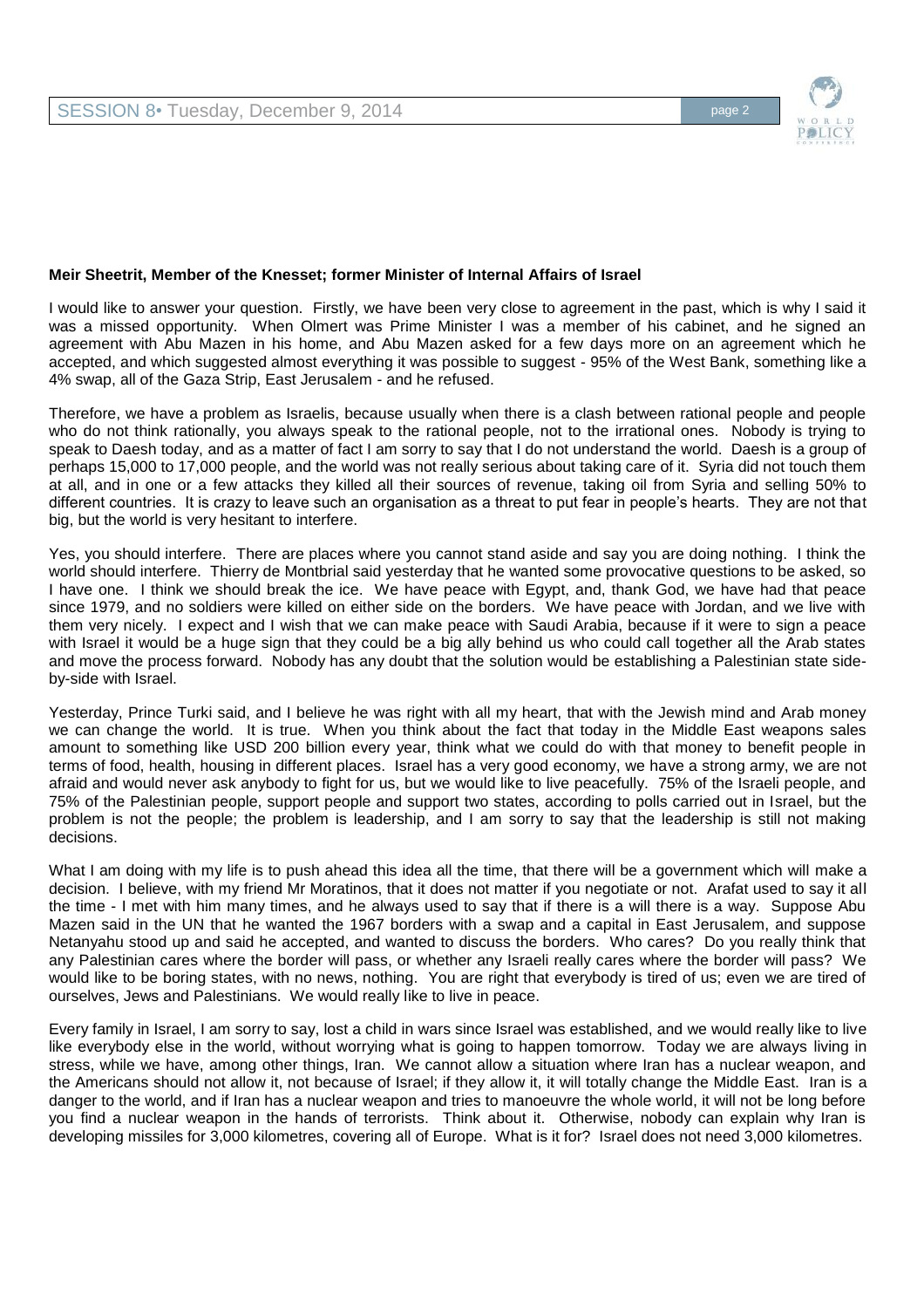

Therefore, we have to take care of it, and the world cannot stand aside and say nothing is happening when Ahmadinejad said in the UN that we should wipe Israel off the map. That is crazy, so we have to take it seriously; people say not to take it seriously, but we are taking it seriously. We cannot ignore it. We have to protect our existence and we will not give it up. We will never give up., because I believe and hope that there will be a diplomatic solution. Diplomats say that war is a failure of diplomatic efforts, and I believe in a diplomatic solution, and wish there would be a diplomatic solution.

# **Dominique Moïsi, Special Advisor, Ifri**

I think we understood that.

# **Meir Sheetrit, Member of the Knesset; former Minister of Internal Affairs of Israel**

We cannot really accept it.

# **Dominique Moïsi, Special Advisor, Ifri**

I will give the floor, out of democracy, to Miguel and to Hubert.

# **Miguel Angel Moratinos, former Minister of Foreign Affairs of Spain**

Regarding non-interference, I understand your point. However, how can we accept that, when hundreds of thousands of civilians are killed, we do not intervene? We have the UN, and lately there have not been too many good things from the UN, but one positive resolution was "the Responsibility to Protect", so sometimes we have to interfere. Yes, you have to interfere if you want people to survive, and you have to interfere because there are parties asking you to interfere to make peace in the Middle East between Palestinians and Israelis. We would have had a long discussion in the past about bad interference that produced bad results, and nobody wants that, but there could be good interference.

Secondly, on the two state solution and Iran, if fully agree with the Prince and with you in asking why this Arab Peace Initiative has not been implemented. The best guarantee for the future of Israel is to have full diplomatic relations with the whole Arab world; it is much better than American support and guarantees, I can assure you, so the only thing you have to do is to find a solution with the Palestinians, in your way, and we as the international community will have to accompany your final discussions. We know everything by heart. I know what you told me about Olmert, and I support your position, because I know how the negotiations went, so what it needs is to negotiate this final political decision, and it can be done. Then you will have a much better reaction: instead of fighting terror alone, instead of fighting the coalition alone, you will all fight together, and that will protect the future of the two-state solution in the region.

# **Dominique Moïsi, Special Advisor, Ifri**

Au fond, j'ai prolongé ta question sur la meilleure gouvernance. Tu es d'accord ou pas avec le fait que la meilleure gouvernance doit s'appliquer de la même manière dans toutes les parties du monde, parce que les mêmes choses sont demandées par les citoyens où qu'ils vivent de manière fondamentale ?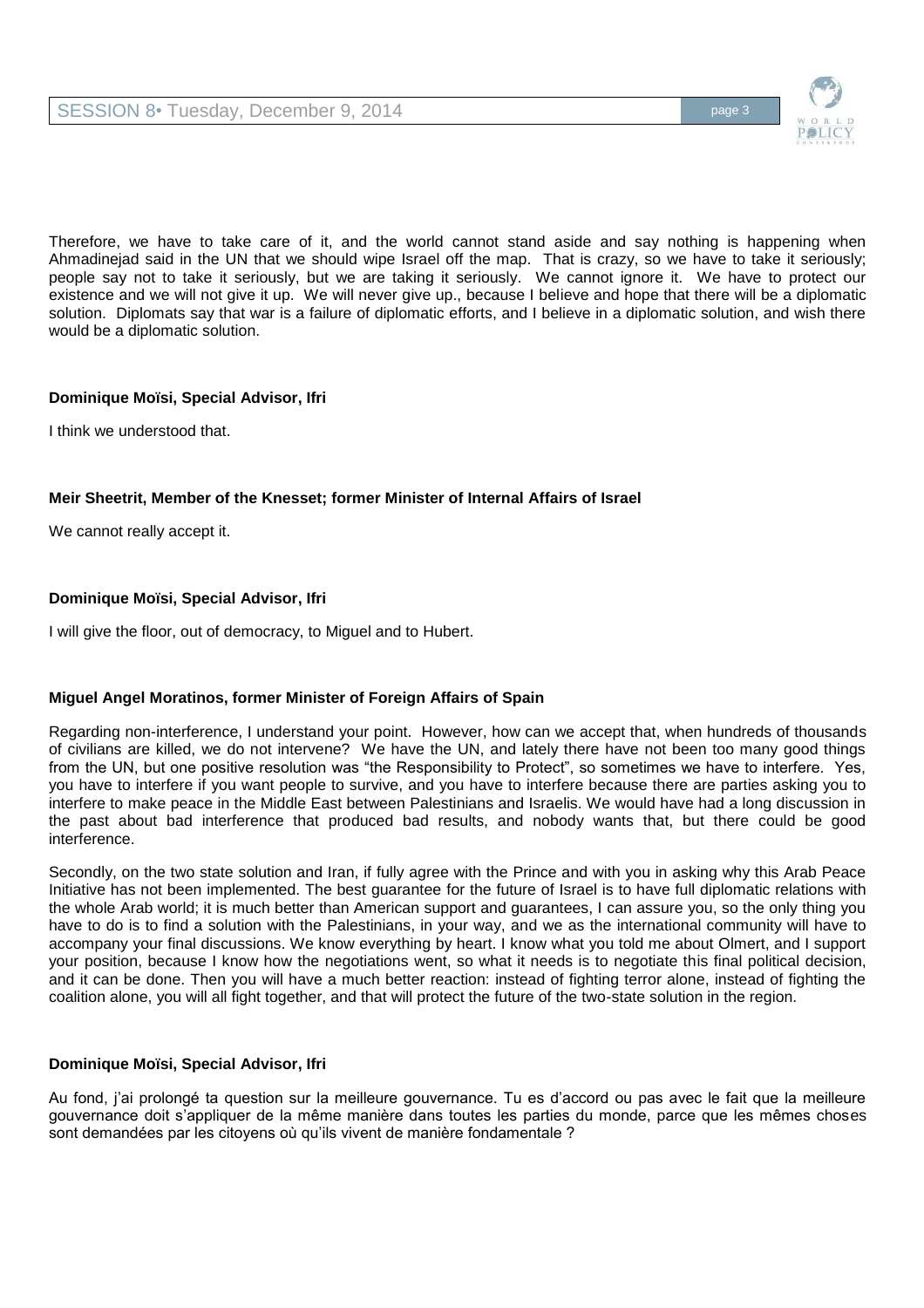

## **Hubert Védrine, former French Minister of Foreign Affairs**

Quand j'ai parlé de meilleure gouvernance dans l'exposé - d'abord c'est le thème général du forum, de la conférence j'en parlais d'une façon régionale. C'est l'espérance utopique de voir un jour les différentes puissances du Moyen-Orient s'accorder sur une gestion plus rationnelle et raisonnable des différences, et des désaccords. C'est une utopie. Toi tu en as parlé sur le plan interne. Et là je suis d'accord : tous les peuples du monde aspirent à être mieux gouvernés, de façon plus honnête, souhaitent que leurs droits soient respectés. Mais je ne pense pas pour autant que tous les peuples du monde veuillent copier la démocratie occidentale. D'abord parce qu'elle ne marche plus très bien, elle est fatiguée. On le voit à différents signes : le niveau d'abstention, la permanence de la contestation au nom de la démocratie directe et, aux Etats-Unis, l'envahissement de la démocratie par l'argent qui est devenu une véritable pathologie. Donc je répète que tous les peuples, partout dans le monde, y compris dans le monde arabe, aspirent à ça mais ils ne veulent pas que ce soit fait par le biais de l'ingérence. Je pense que l'ingérence occidentale est au bout du rouleau. On peut soutenir, on peut encourager, on peut saluer la démocratisation mais on ne peut pas se substituer aux mouvements internes des peuples. Quand on revient aux questions dont on a parlé, notamment le Proche-Orient, il est évident qu'on n'aboutira jamais s'il n'y a pas une coalition positive pour aider les Israéliens à sortir du piège. On voit bien d'ailleurs que beaucoup de grandes figures, de grands écrivains, de grands intellectuels israéliens disent « aidez-nous », « aidez-nous à sortir du piège ». Et un des éléments de piège, je l'ai mentionné tout à l'heure, entre autres, c'est le système électoral israélien. C'est impossible en Israël - même s'il y a un camp de la paix virtuel, qui est à la fois courageux, majoritaire, mais qui n'est pas organisé politiquement, qui n'a pas de parti, qui n'a pas de leader pour un gouvernement quel qu'il soit de prendre des décisions courageuses parce qu'il a toujours besoin du soutien de petits partis nationalistes ou religieux extrémistes. Donc ça ne peut être qu'une coalition des amis d'Israël, à commencer par les Etats-Unis, qui aiderait les Israéliens qui le souhaitent à sortir du piège du statu-quo. Après un accord il faudrait gérer une sorte de chaos palestinien qui durerait un certain temps. J'ai trouvé très bien que des Parlements en Europe adoptent le texte sur la Palestine même si on sait très bien que cela n'a pas de conséquences pratiques. J'ai trouvé très bien que la France propose une conférence. Mais il faut un processus de préparation. Faudra t'il parler de la conférence avec le futur gouvernement israélien, qui peut être encore plus fermé que celui-là ? Cela paraît perdu. Sauf si en Israël, on parle aux gens, à l'opinion. Je pense qu'il y a des ressorts qui n'ont pas été assez exploités jusqu'à maintenant. Il y a beaucoup de personnalités en Israël qui veulent aller dans ce sens. Il y a énormément de gens dans le monde musulman, arabe et musulman, qui veulent combattre l'extrémisme et le terrorisme, qui veulent combattre l'interprétation folle de l'Islam. Donc ce sont des forces énormes qui se lèvent et qui sont des leviers qu'il ne faut pas négliger. Il ne faut pas qu'on raisonne uniquement en termes de gouvernements.

#### **Dominique Moïsi, Special Advisor, Ifri**

Yes. However, the negative forces have a passionate will to destroy whatever process can occur, whereas the peaceful and moderate forces are, for the moment, divided and hesitant. Peace will come as a sacrifice for both parts and that sacrifice must appear as justified because the alternative is clearly suicidal or you have some confidence in the fact that the sacrifice that you make will be followed by substantial and long term reward. For the moment, the key has not been found to unlock this difficult and tangled negative process.

I will now open up the debate.

#### **Riad Tabet, President of Berit International Holding SA**

J'ai une petite observation, un commentaire, et deux questions qui ne sont pas provocantes. L'observation est qu'on a dit, et je crois, que les conflits et les guerres au nom de Dieu ne se terminent jamais parce que Dieu n'est pas là pour trancher. C'est la première observation Mes questions sont les suivantes. À M. Meir : que pensez-vous du projet d'un État juif comme condition pour accepter deux États en Palestine et en Israël ? C'est ma première question. Deuxième question à M. Al-Assad : vous êtes président de l'Organisation pour la liberté, où était la liberté avant 2011 en Syrie ? Merci.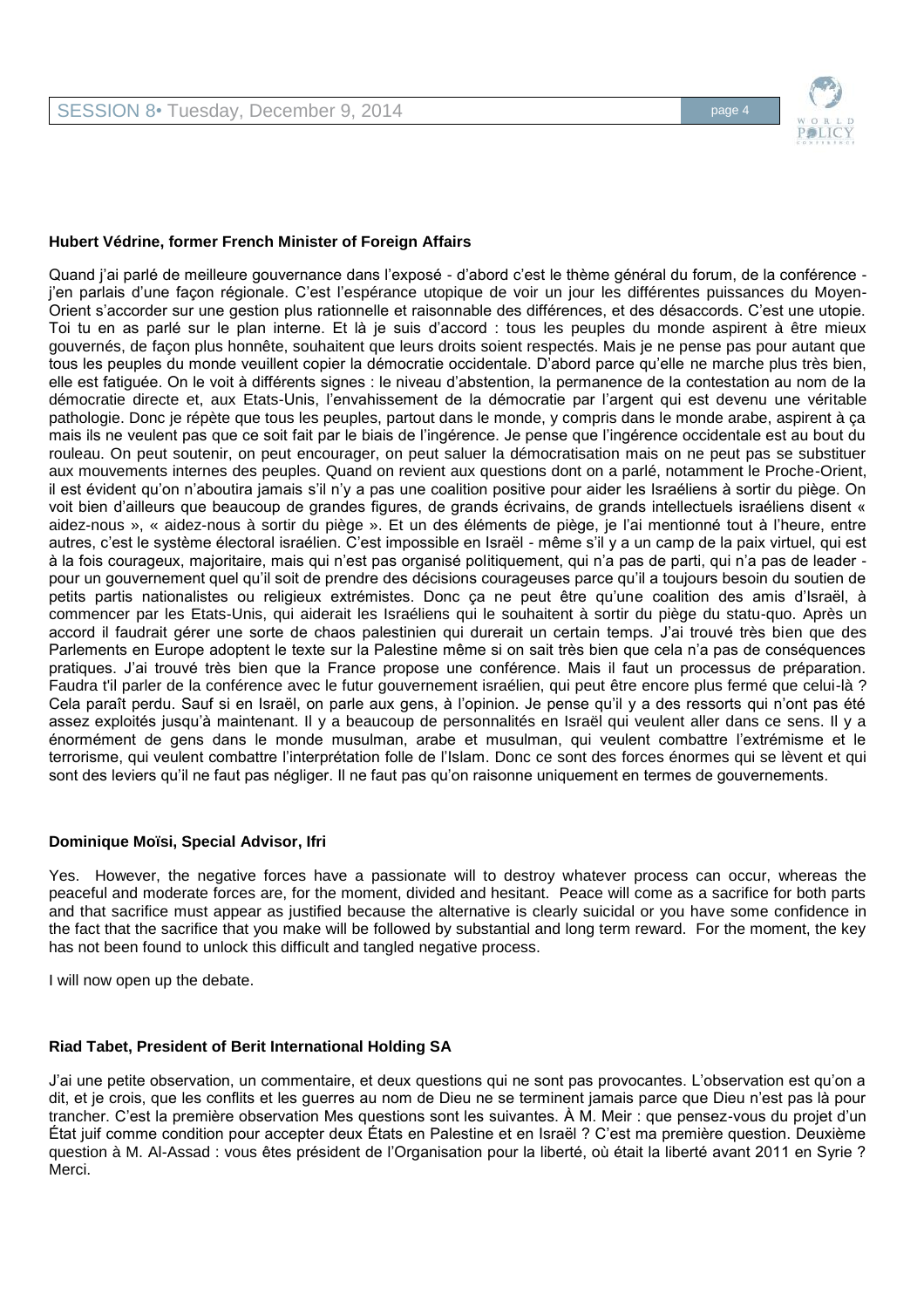

#### **Vuk Jeremic, former President of the UN General Assembly; former Minister of Foreign Affairs of Serbia**

The discussion on the Middle East was fascinating and this was also touched on yesterday and in some of the other panels. However, the one place that simply has not been mentioned is a place that is very close to the part of the world where I come from which is the Balkans and Southern Europe and that place is Libya. Libya is hardly in good shape and there is an element of responsibility when it comes to the international community as to what led to the situation that we have at the moment there, with vast repercussions for the stability of the wider African region and the greater Middle East.

There is very little interest in the face of faesh and the more imminent threats and challenges. We talked about a number of things that we might try. The Israeli Palestinian issue was one and whether there would be a deal or not with Iran. That would be transformational for better or for worse. However, this place is in clear need of assistance and support. As I have said, there is an element of external responsibility for the situation that we have at the moment and there was an acquiescence on behalf of those who did not intervene directly, and here I am referring to Russia. We are therefore all responsible as a family of nations for the situation there. Is there anything that can be done and where could the leadership come from this time, and not from behind but from the front?

#### **Meir Sheetrit, Member of the Knesset; former Minister of Internal Affairs of Israel**

I think that what I said in the panel was that I support this with all my heart, and I am not the only one. People ask what it is that we can do that we have not done and I am going to say something here that is perhaps provocative. The time may now have arrived where the United States, to be involved in resolving the situation, should force an agreement on both sides. It may be that the two sides cannot negotiate and come to an agreement, so perhaps the United States could develop its own plan, bring it forward and force Israel and the Palestinians to accept it. This could be a good excuse for the Israelis and the Palestinians to say that they have no choice.

However, I believe that they could at least do something more constructive. They could call all the Arab League countries to Washington, with the Palestinians and the Israelis, and put them together at Camp David, or wherever it might be, until they came to a conclusion. That would change the world. Again, I think that the only way that this can be done is through the Arab initiative.

You might then ask why no one has picked this up before. I am discovering this. I have spent hours with every Prime Minister since 2002 trying to convince them to go in this direction and call Riyadh and say that they accept the initiative as a basis and that there should be talks. I am sorry to say that I have failed in this. I have been to see every Prime Minister since 2002 and I know them personally and have been a minister in some of their Governments. I have had a good relationship with all of them, including Mr Netanyahu, and I have tried to put forward every element to explain why. I have failed, and I ask myself why I have failed. Why can they not see what I can see?

My answer to that is that, in my opinion, the Israeli administration and Israeli Prime Ministers would like first of all to satisfy the American administration and they therefore prefer going in their direction and having bilateral negotiations moderated by the US. That is a big mistake. As I said before, the Americans will not solve the problem through negotiation. That is not the way. However, they might be able to do it by forcing things through.

In 1956, when Israel, with France and the UK, occupied the whole of Sinai, the President of the United States ordered Israel and Prime Minister Ben Gurion to get out. In a few days' time, Israel was out of Sinai. As my friend said earlier, perhaps because of the political situation in Israel, as long as we do not have a Centre Left Government, we will not be able to overcome the political difficulties there and make a decision, even if there is a Prime Minister who agrees to move in that direction. The time might therefore come when things need to be forced and an agreement is put forward on a bona fide basis, with the Americans trying to take both sides' concerns into consideration, setting out the way that things should go. With the agreement of Russia, China and Europe, this could be put before the world and we should tell those guys that they are drunk and that they have to go to sleep.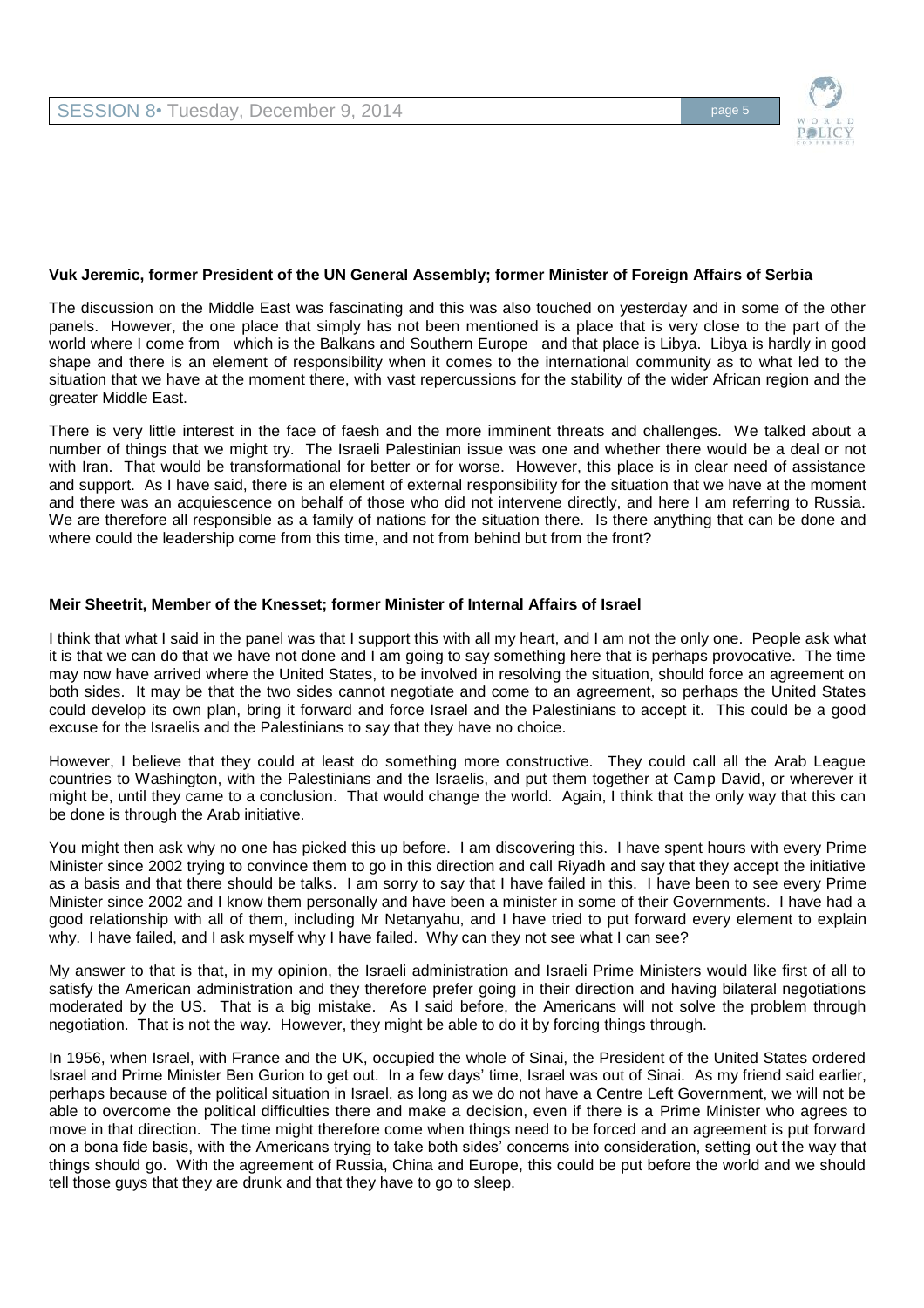

#### **Ribal Al-Assad, Chairman, Iman Foundation**

I did not really understand the question [about democracy in Syria]. We all know that there was no democracy or freedom in Syria and that is why the people of Syria rose up against the Government. We all understood that their demands at the beginning were for freedom and genuine democracy and not to exchange a dictatorship for a theocracy. Unfortunately, a lot of people in the region did not want there to be genuine democracy in Syria as that would threaten their own countries, and have sent groups who certainly do not want to see any democracy in the Middle East, and certainly not in Syria.

Personally, my family and I have suffered a lot from the regime, and I can imagine how the wider Syrian people have also suffered. However, that does not mean that we have to react with grudges. You cannot build democracy and freedom based on grudges. We need to build forces. Countries such as Syria and Lebanon – as you are from Lebanon – are a beautiful mosaic of peoples and the only way of protecting that beautiful mosaic is to have genuine democracy.

Mr Védrine said earlier that it may not be possible to replicate European democracies in the Middle East. That might be the case, but there needs to be a process and that process needs to start somewhere. This is something that has to be transitional – nobody says that it will arrive tomorrow. It needs to be transitional and peaceful and it will certainly not be built over the bodies of the 200,000 people who have died. By the way, those 200,000 died because the regime was responsible but not because the regime killed them. 80,000 people were killed by the Islamists, rebels and others and they are part of the security forces and the military. It is not just black and white here.

#### **Dominique Moïsi, Special Advisor, Ifri**

Did you say 18,000?

#### **Ribal Al-Assad, Chairman, Iman Foundation**

Minorities have also suffered a lot, and what about those minorities who also want democracy? Does anyone believe that minorities in Syria do not want democracy? Does anyone believe that Christians, Alawites, Jews, Shias or Kurds do not want genuine democracy in Syria? Of course they do. However, as His Royal Highness said yesterday, there are videos on YouTube and other social media outlets and people could see what is going on. They see that people are killing Christians, Alawites and other minorities just for belonging to a certain sect or religion. They are killing Kurds and anyone who does not share their perverted ideology. That is the big problem.

I always say the same thing. If two children are fighting, you cannot leave them in a room and say 'Resolve your issues and I will come back in a hour and see how things are going' because they will kill each other. It is the same thing here. People in the Middle East are not ready. They have no experience. It took Europe and the West hundreds of years to get the democracy it has today and it will take the Middle East a lot longer. However, the West has been there and has also experienced sectarian wars. We therefore know how to help people in the Middle East so that they do not have to go down that road. We need to help them through education and we need to invest in education because on the other side there are states that are investing in Islamic extremism and spending a lot of money.

What are we doing to counter that? There are billions of dollars on satellite TV stations, internet websites, social media and other places. Just a month ago, Minister Khoja, the Information Minister of Saudi Arabia, issued a decree to close down a satellite TV station that is based in Saudi Arabia and incites hatred, killing and violence against minorities. Unfortunately, he was sacked the next day and the TV station was re opened. This again shows that there is also a problem in Saudi Arabia. As His Royal Highness knows well, there is a real friendship between him and the King and we trust in the King. However, when we talk about the Kingdom, Saudi Arabia is not just one current. There are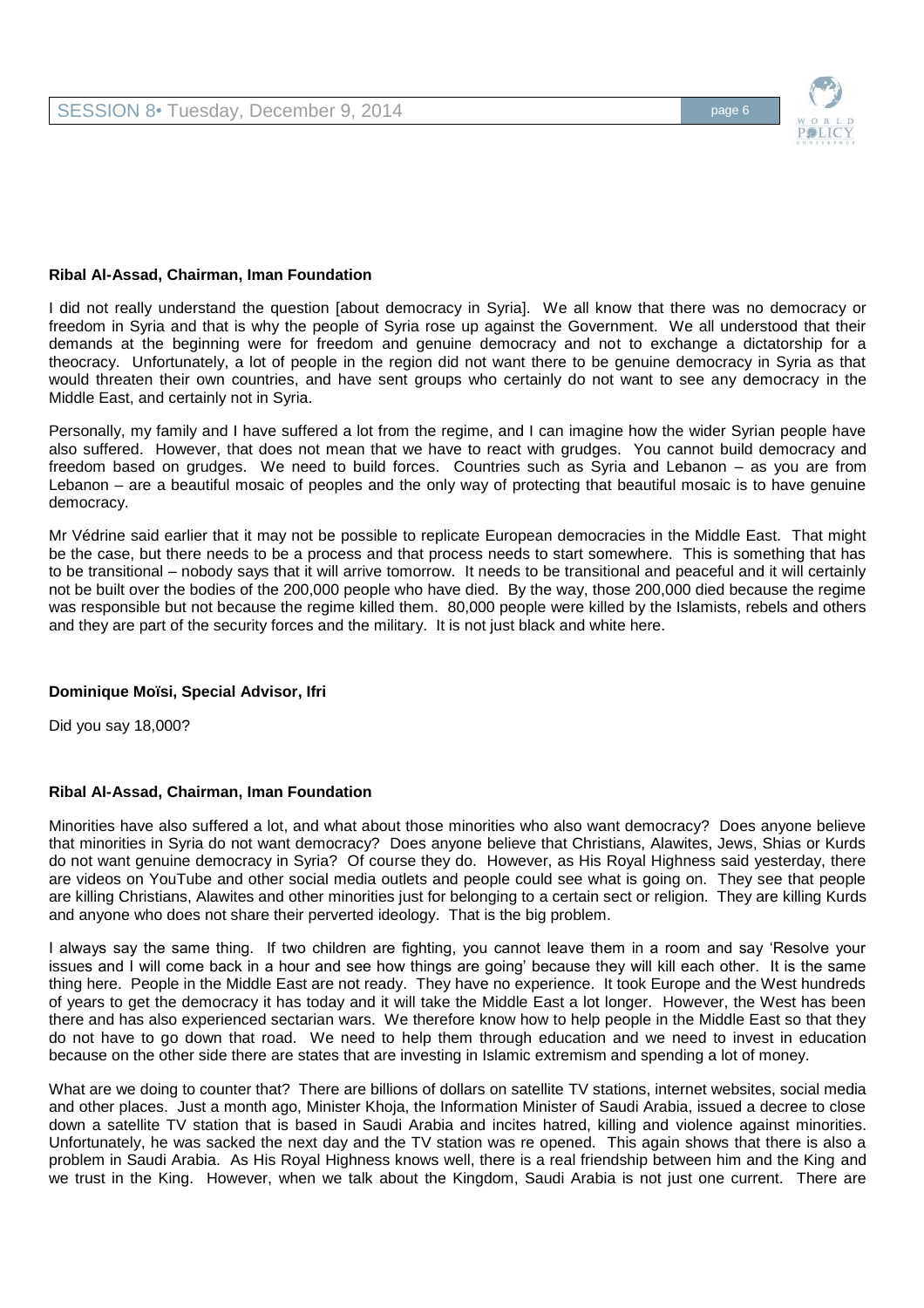

different currents in Saudi Arabia, as in many other countries, and some want to go forward, some want to fight extremism and some want to put the ISIS, the al Nusra Front and the Muslim Brotherhood on the list of terrorists. On the other hand, there is a very strong current that is stopping this. That is why we need to come together.

We talk about 'we' and I was raised in the West in France and have studied in the US and the UK and have been living abroad since I was nine years old. I therefore consider myself to be a citizen of the world and not just a Syrian. We have to come together to help the people, and we owe that to them because they look up to us. When they went into the streets and asked for democracy and freedom they were looking up to us and looking towards the West and the lives that we have. That was the example. When can only do this if we come together and leave our differences aside in terms of China and Russia and the problems that they have with the US and Europe. We have to put our differences aside because we all share a common enemy. There was Fascism and Nazism at one time. Today, we have Islamism, and if we do not come together to defeat it, it will threaten each one of our countries.

After four years, all the foreign fighters who are going to Syria are becoming the greatest threat to Europe's national security. However, there are also conflicting reports. The Europeans say that there are 3,000 Western fighters who have gone to Syria; Eric Holder from the US said there are 7,000. There is a big gap between these two figures. 7,000 fighters is a very dangerous notion. Those people go there and are trained and Islamicised and they then come back to Europe. What are we going to do about them? How can we stop them? First of all, they should not have been allowed to go there, but how can we now stop these extremists going? You then read other reports that say that the number of foreign extremists, rather than just Western fighters, is 15,000 in general. How could there be 7,000 from the West and another 8,000 from other Islamic countries? That does not make sense. The number must be 10 times higher, because of the lack of education, poverty and so on. If there are 7,000 from the West, there will certainly be 70,000 from other countries.

# **Miguel Angel Moratinos, former Minister of Foreign Affairs of Spain**

Libya is proof of what Dominique Moïsi said at the beginning, [inaudible] of the Middle East. Libya could become a new Afghanistan and is the perfect explanation of my intellectual and political debate on good interference and a lack of involvement. Unfortunately, there has been a lot of bad interference in Libya, with no post conflict follow up after the decision to change the regime there. I was in Tunisia recently where the Prime Minister told me clearly that what they need is, first of all, no interference through the sending of arms and weaponry to either side and involvement in order to promote dialogue between the two sides. We either take this seriously and have the involvement of the UN and my compatriot, Bernardino León, and others who are trying to help or we Europeans – and all the region – will have a new Afghanistan in front of us. This should therefore be taken extremely serious.

# **Yusuf Ziya Irbec, Member of the Turkish Parliament**

Minister Védrine, Minister Sheetrit and Mr Al Assad all talked about Turkey and I would like to underline a number of points. First of all, we have the common responsibility to reverse the type of extremism, sectarianism, terrorism and so on and the saying of our prophet is peace. We have to spread peace. In this case, we need to avoid the misuse of religion, especially in the Middle East, with Daesh and the other groups.

As regard Turkey's policy towards Daesh, Turkey shares 1,295 kilometres of border with Syria and Iraq and this is not easy. Any threat emanating from this geography has serious adverse effects on Turkey. After the crisis started in Syria, Daesh then added more fuel to the fire. That is one point.

My other point is the Kobani case. We have been fighting against the terrorist organisation, the PKK, since 1984. The PKK is recognised internationally as a terrorist organisation and it is not logical to expect Turkey to make a 180 degrees change to its policy. That would be very difficult to do. On the other hand, we have more than 2 million refugees in Turkey – the official figure is 1,500,000. Up to now, the amount spent on these refugees has been USD 5 billion. This is a big problem.